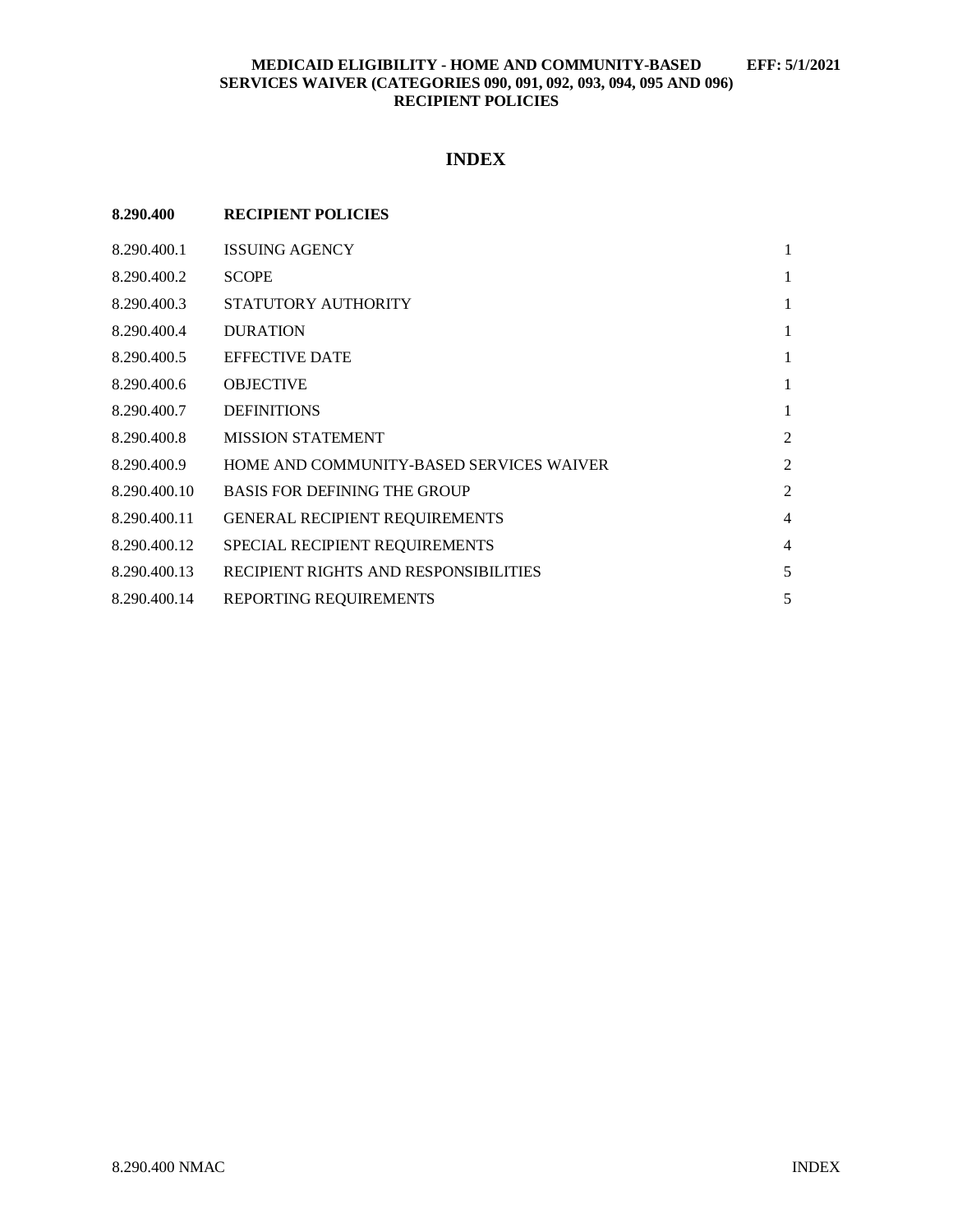#### **TITLE 8 SOCIAL SERVICES**

## **CHAPTER 290 MEDICAID ELIGIBILITY - HOME AND COMMUNITY-BASED SERVICES WAIVER (CATEGORIES 090, 091, 092, 093, 094, 095 AND 096) PART 400 RECIPIENT POLICIES**

<span id="page-1-0"></span>**8.290.400.1 ISSUING AGENCY:** New Mexico Human Services Department (HSD). [8.290.400.1 NMAC - Rp, 8.290.400.1 NMAC, 1/1/2019]

<span id="page-1-1"></span>**8.290.400.2 SCOPE:** The rule applies to the general public. [8.290.400.2 NMAC - Rp, 8.290.400.2 NMAC, 1/1/2019]

<span id="page-1-2"></span>**8.290.400.3 STATUTORY AUTHORITY:** The New Mexico medicaid program is administered pursuant to regulations promulgated by the federal department of health and human services under Title XIX of the Social Security Act, as amended and by the state human services department pursuant to state statute. See Section 27-2-12 *et seq*., NMSA 1978.

[8.290.400.3 NMAC - Rp, 8.290.400.3 NMAC, 1/1/2019]

<span id="page-1-3"></span>**8.290.400.4 DURATION:** Permanent.

[8.290.400.4 NMAC - Rp, 8.290.400.4 NMAC, 1/1/2019]

<span id="page-1-4"></span>**8.290.400.5 EFFECTIVE DATE:** January 1, 2019, or upon a later approval date by the federal centers for medicare and medicaid services (CMS), unless a later date is cited at the end of the section. [8.290.400.5 NMAC - Rp, 8.290.400.5 NMAC, 1/1/2019]

<span id="page-1-5"></span>**8.290.400.6 OBJECTIVE:** The objective of this rule is to provide eligibility criteria for the medicaid program.

[8.290.400.6 NMAC - Rp, 8.290.400.6 NMAC, 1/1/2019]

#### <span id="page-1-6"></span>**8.290.400.7 DEFINITIONS:**

**A. Adaptive behavior:** The effectiveness or degree with which individuals meet the standards of personal independence and social responsibility expected for their age and cultural group.

**B. Comprehensive care plan (CCP):** The comprehensive care plan of services that meets the member's physical, behavioral and long-term care needs in managed care.

**C. Developmental disability:** For the purposes of the developmental disabilities (DD) waiver, a developmental disability is limited to an intellectual disability or a related condition as defined by the department of health/developmental disabilities supports division (DOH/DDSD) that is likely to continue indefinitely and results in substantial functional limitations in three or more of the following areas of major life activity: self-care, receptive and expressive language, learning, mobility, self-direction, capacity for independent living and economic selfsufficiency.

**D. Developmental period:** The time between birth and the 18<sup>th</sup> birthday.

**E. Disability determination unit (DDU):** The unit that determines disability as described in Section 8.200.420.11 NMAC.<br>**F.** Gen

**F. General intellectual functioning:** The results of one or more individually administered general intelligence tests developed for the purpose of assessing intellectual functioning.

**G. Individual service plan (ISP):** A treatment plan for an eligible recipient that includes the eligible recipient's needs, functional level, intermediate and long range goals, statement for achieving the goals and specifies responsibilities for the care needs. The plan determines the services allocated to the eligible recipient within program allowances.

**H. Intermediate care facility for individuals with intellectual disabilities (ICF/IID):** This term replaces all references to intermediate care facility for mental retardation (ICF/MR).

**I. Intellectual disability (ID):** Refers to significantly sub-average general intellectual functioning existing concurrently with deficits in adaptive behavior and manifested during the developmental period. Intellectual disability replaces all references to mental retardation.

**J. Letter of allocation:** Written notice to the applicant that they may proceed with the home and community-based services (HCBS) waiver application process.

**K. Level of care:** The level of institutional care needed by the eligible recipient.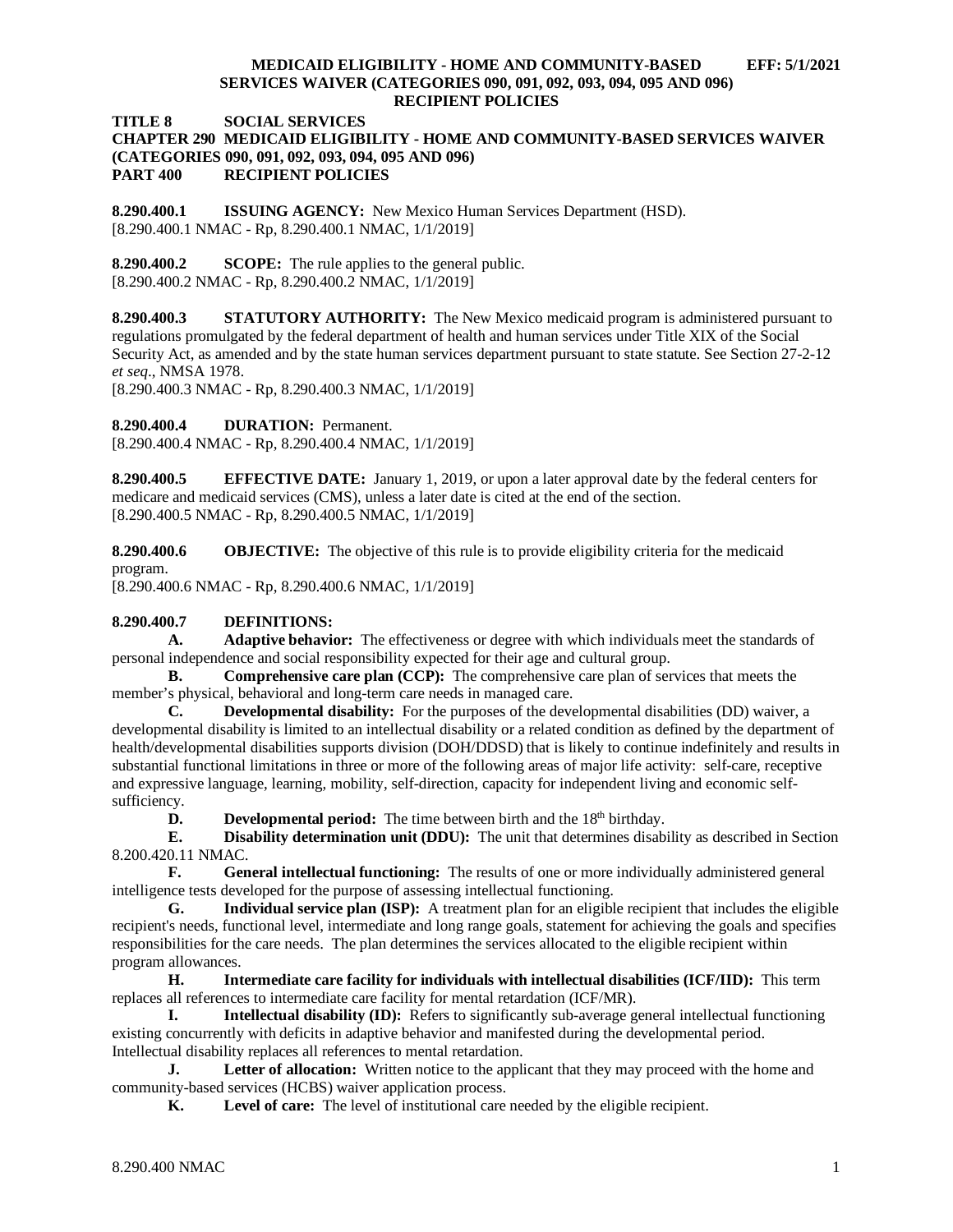**L. Medically Fragile:** For the purposes of the medically fragile waiver (MFW), medically fragile is a chronic physical condition, which results in a prolonged dependency on medical care for which daily skilled (nursing) intervention is medically necessary.

**M. Primary Freedom of Choice (PFOC):** The form included in the allocation packet that allows a registrant to confirm his or her interest in pursuing the opportunity to apply for community benefits.

- **N. Prospective:** A period of time starting with the date of application going forward.
- **O. Restricted coverage:** Medicaid eligibility without long term care services coverage.
- **P. Significantly subaverage intellectual functioning:** IQ of 70 or below.<br>**Q. Unduplicated recipient positions (UDR):** Space available in a particular
- **Q. Unduplicated recipient positions (UDR):** Space available in a particular HCBS waiver program.<br>**R. Waiver:** Permission from the centers for medicare and medicaid services (CMS) to waive certain

**R. Waiver:** Permission from the centers for medicare and medicaid services (CMS) to waive certain medicaid requirements in order for a state to furnish an array of home and community-based services to statespecified target group(s) of medicaid recipients who need a level of institutional care. [8.290.400.7 NMAC - Rp, 8.290.400.7 NMAC, 1/1/2019; A, 5/1/2021]

<span id="page-2-0"></span>**8.290.400.8 MISSION STATEMENT:** To transform lives. Working with our partners, we design and deliver innovative, high quality health and human services that improve the security and promote independence for New Mexicans in their communities.

[8.290.400.8 NMAC - A/E, 12/15/2020; A, 5/1/2021]

<span id="page-2-1"></span>**8.290.400.9 HOME AND COMMUNITY-BASED SERVICES WAIVER - Category 091, 093, 094, 095, 096:** The human services department (HSD) is the single state agency designated to administer the medicaid program in New Mexico. HSD is charged with developing and implementing the community benefit to elderly, blind, and disabled individuals who meet both financial and medical criteria for nursing facility (NF) level of care (categories 091, 093, and 094). The department of health (DOH) and HSD are charged with developing and implementing HCBS waivers to medicaid applicants/recipients who meet both financial and medical criteria for intermediate care facility for individuals with intellectual disabilities (ICF/IID) level of care, for medically fragile (category 095) and developmentally disabled (category 096) individuals. Provision of these services under a waiver allows applicants/recipients to receive the care required at home at less cost than in an institution. The services to be furnished under the waiver must be cost-effective. This means the aggregate cost of care must be an amount less than the cost of maintaining individuals in institutions at the appropriate level of care. The types of services for which recipients are eligible vary based on the individual waiver.

[8.290.400.9 NMAC - Rp, 8.290.400.9 NMAC, 1/1/2019]

<span id="page-2-2"></span>**8.290.400.10 BASIS FOR DEFINING THE GROUP:** Eligibility for applicants/recipients who apply for waiver services is determined as if he or she were actually institutionalized, although this requirement has been waived. Entry into some of the waiver programs may be based upon the number of UDRs (i.e., slots) available. The individual waiver program manager notifies the income support division (ISD) when a UDR is available.

**A.** Elderly, blind, and disabled individuals (categories 091, 093, and 094): For applicants/recipients who are under age 65 to qualify as disabled or blind, disability or blindness must have been determined to exist by the social security administration or the DDU. To qualify as an elderly person, the applicant/recipient must be 65 years of age or older. Applicants/recipients must also meet both the financial and non-financial eligibility requirements and meet the medical level of care for nursing facility services.<br> **B.** Developmental disabilities (DD) waiver: The DD waiver is

**B.** Developmental disabilities (DD) waiver: The DD waiver identified as category 096 was approved effective July 1984, subject to renewal. DD waiver services are intended for eligible recipients who have developmental disabilities limited to intellectual disability (IID) or a related condition as determined by the DOH/DDSD. The developmental disability must reflect the person's need for a combination and sequence of special interdisciplinary or generic treatment or other supports and services that are lifelong or of extended duration and are individually planned and coordinated. The eligible recipient must also require the level of care provided in an intermediate care facility for individuals with developmental disabilities (ICF/IID), in accordance with Section 8.313.2 NMAC, and meet all other applicable financial and non-financial eligibility requirements.

**(1)** Intellectual disability: An individual is considered to have an intellectual disability if she/he has significantly sub-average general intellectual functioning existing concurrently with deficits in adaptive behavior and manifested during the developmental period.

**(a)** General intellectual functioning is defined as the results obtained by assessment with one or more of the individually administered general intelligence tests developed for the purpose of assessing intellectual functioning.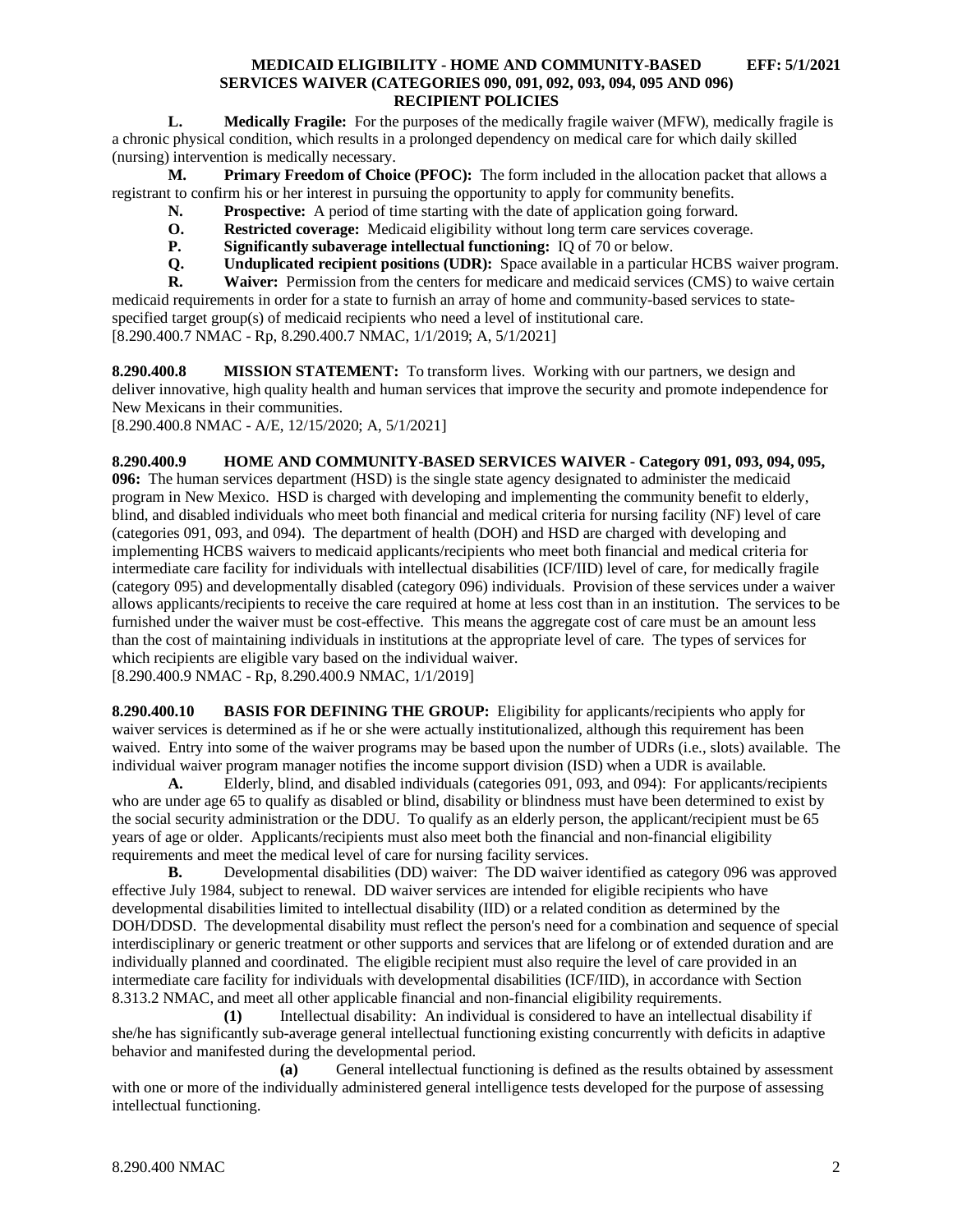below.

18<sup>th</sup> birthday.

**(b)** Significantly sub-average is defined as an intelligence quotient (IQ) of 70 or

**(c)** Adaptive behavior is defined as the effectiveness or degree with which individuals meet the standards of personal independence and social responsibility expected for age and cultural group.

**(d)** The developmental period is defined as the period of time between birth and the

**(2)** Related condition: An individual is considered to have a related condition if she/he has a severe chronic disability, other than mental illness, that meets all of the following:

**(a)** is attributable to a condition, other than mental illness, found to be closely related to ID because this condition results in limitations in general intellectual functioning or adaptive behavior similar to that of persons with ID and requires similar treatment or services;

**(b)** is manifested before the person reaches age 22 years, is likely to continue

indefinitely; and **(c)** results in substantial functional limitations (adaptive behavior scores ≤70) in three or more of the following areas:

- **(i)** self-care;
	- **(ii)** receptive and expressive language;
	- **(iii)** learning;
	- **(iv)** mobility;
	- **(v)** self-direction;
	- **(vi)** capacity for independent living; and
	- **(v)** economic self-sufficiency.

**C. Medically fragile (MF) waiver:** The medically fragile (MF) waiver identified as category 095 was established effective August, 1984 subject to renewal. Medically fragile is characterized by one or more of the following: a life threatening condition characterized by reasonable frequent periods of acute exacerbation which require frequent medical supervision, or physician consultation and which in the absence of such supervision or consultation would require hospitalization; a condition requiring frequent, time consuming administration of specialized treatments which are medically necessary; or dependence on medical technology such that without the technology a reasonable level of health could not be maintained; examples include but are not limited to ventilators, dialysis machines, enteral or parenteral nutrition support and supplemental oxygen. The eligible recipient must require the level of care provided in an ICF/IID, in accordance with 8.313.2 NMAC, and meet all other applicable financial and non-financial eligibility requirements and must have:

**(1)** a developmental disability, developmental delay, or be at risk for developmental delay as determined by the DDU, and

**(2)** a diagnosed medically fragile condition prior to the age of 22, defined as a chronic physical condition, which results in a prolonged dependency on medical care for which daily skilled (nursing) intervention is medically necessary, and which is characterized by one or more of the following:

**(a)** a life threatening condition characterized by reasonably frequent periods of acute exacerbation, which require frequent medical supervision or physician consultation and which, in the absence of such supervision or consultation, would require hospitalization;

**(b)** frequent, time-consuming administration of specialized treatments, which are medically necessary;

**(c)** dependency on medical technology such that without the technology a reasonable level of health could not be maintained; examples include, but are not limited to, ventilators, dialysis machines, enteral or parenteral nutrition support and continuous oxygen; and

**(d)** periods of acute exacerbation of a life-threatening condition, the need for extraordinary supervision or observation, frequent or time-consuming administration of specialized treatments, dependency on mechanical (life) support devices, and developmental delay or disability.

**D. Acquired immunodeficiency syndrome (AIDS) and AIDS related condition (ARC) waiver:** The acquired immunodeficiency syndrome (AIDS) and AIDS related condition waiver designated as category 090, was established effective July 1987, subject to renewal. The AIDS and AIDS related condition waiver stopped covering new individuals effective January 01, 2014 as the waiver was sunset and not renewed. Individuals already on the AIDS and AIDS related condition waiver are grandfathered and remain eligible as long as eligibility requirements are met.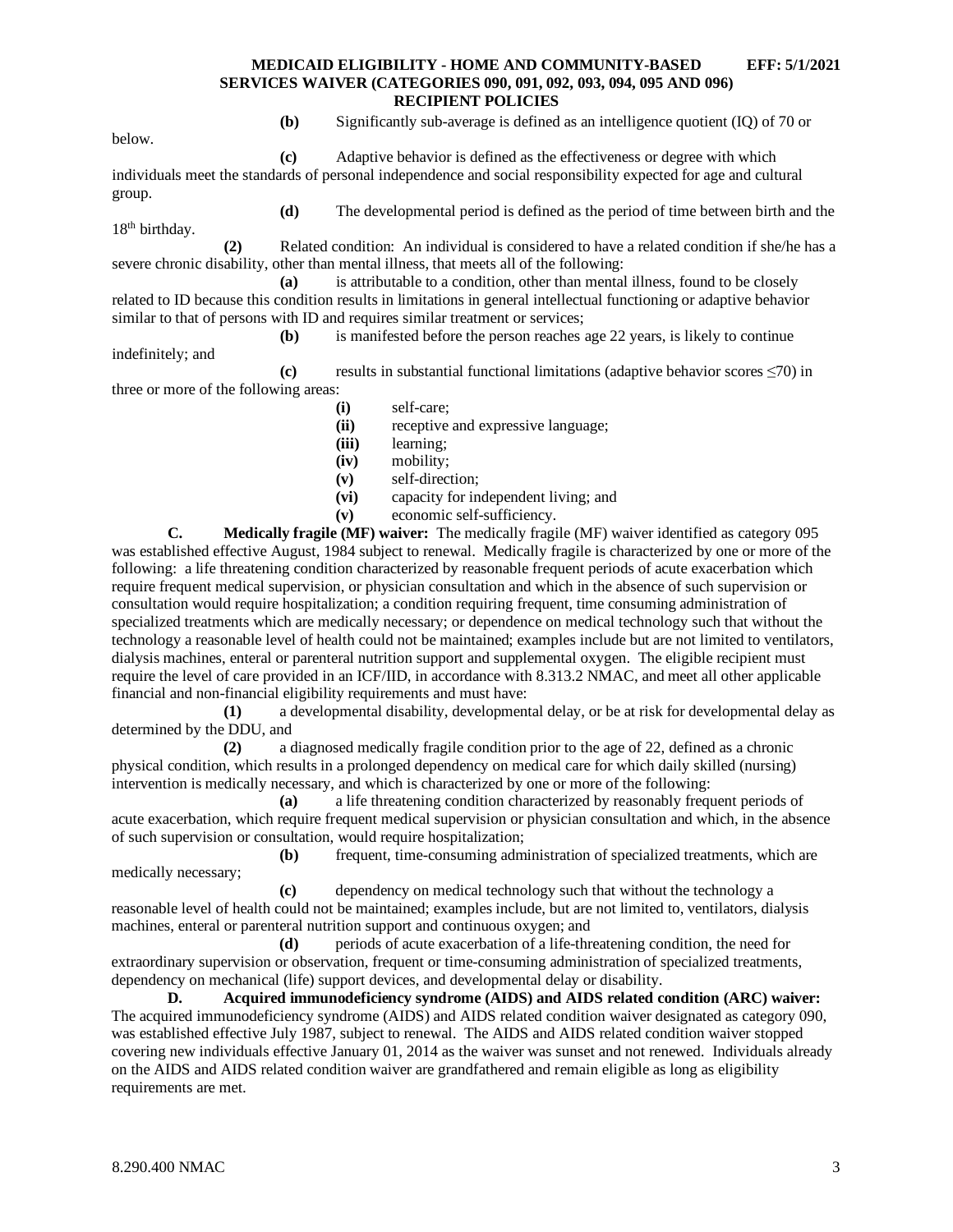**E. Brain injury (BI):** The brain injury category 092 stopped covering new individuals effective January 01, 2014. Individuals already on the brain injury category are grandfathered and remain eligible as long as eligibility requirements are met.

[8.290.400.10 NMAC - Rp, 8.290.400.10 NMAC, 1/1/2019; A/E, 12/15/2020; A, 5/1/2021]

<span id="page-4-0"></span>**8.290.400.11 GENERAL RECIPIENT REQUIREMENTS:** Eligibility for the waiver programs is always prospective per 8.290.600.11 NMAC. Applicants/recipients must meet, or expect to meet, all non-financial eligibility criteria in the month for which determination of eligibility is made including any mandatory income or resources deemed to a minor child per 8.290.500.17 and 8.290.500.21 NMAC.

**A. Enumeration:** An applicant/recipient must furnish his social security number in accordance with 8.200.410.10 NMAC.

**B. Citizenship:** Refer to 8.200.410.11 NMAC for citizenship requirements.<br>**C. Residence:** To be eligible for medicaid, an applicant/recipient must be ph

**Residence:** To be eligible for medicaid, an applicant/recipient must be physically present in New Mexico on the date of application or final determination of eligibility and must have declared an intent to remain in the state. If the applicant/recipient does not have the present mental capacity to declare intent, the applicant's/recipient's representative may assume responsibility for the declaration of intent. If the applicant/recipient does not have the mental capacity to declare intent and there is no representative to assume this responsibility, the state where the applicant/recipient is living will be recognized as the state of residence. If waiver services are suspended because the recipient is temporarily absent from the state but is expected to return within 90 consecutive days at which time waiver services will resume, the medicaid case remains open. If waiver services are suspended for any other reason for 90 consecutive days, the medicaid case is closed after appropriate notice is provided to the recipient.

**D. Non-concurrent receipt of assistance:** HCBS waiver services furnish medicaid benefits to an applicant/recipient who qualifies both financially and medically for institutional care but who, with provision of waiver services, can receive the care he needs in the community at less cost to the medicaid program than the appropriate level of institutional care. Individuals receiving services under a HCBS waiver may not receive concurrent services under nursing facility (NF), ICF/IID, personal care or any other HCBS waiver.

**(1) SSI recipients:** Applicants receiving supplemental security income (SSI) benefits are categorically eligible for waiver services. No further verification of income, resources, citizenship, age, disability, or blindness is required. The applicant must, however, meet the level of care requirement. (An SSI recipient must meet the assignment of rights and TPL requirements and not be ineligible because of a trust).

**(2) Married SSI couples:** All married SSI couples where neither member is institutionalized in a medicaid-certified facility are treated as separate individuals for purposes of determining eligibility and benefit amounts beginning the month after the month they began living apart. See Section 8012 of the Omnibus Budget Reconciliation Act of 1989. In the case of an initial application, or reinstatement following a period of ineligibility, when members of a married couple are not living together on the date of application or date of request for reinstatement, each member of the couple is considered separately as of the date of application or request, regardless of how recently the separation occurred.

**E. INTERVIEW REQUIREMENTS:** An interview is not required in accordance with 8.281.400.11 NMAC.

[8.290.400.11 NMAC - Rp, 8.290.400.11 NMAC, 1/1/2019; A/E, 12/15/2020; A, 5/1/2021]

# <span id="page-4-1"></span>**8.290.400.12 SPECIAL RECIPIENT REQUIREMENTS:**

**A. Age:** To be considered elderly, an applicant/recipient must be 65 years of age or older. See Section 8.281.400.16 NMAC, AGE, for information on verification of age.

**B. Blind:** To be considered blind, an applicant/recipient must have central visual acuity of 20/200 or less with corrective lenses or must be considered blind for practical purposes. The ISD worker is responsible for submitting medical reports to the DDU, if necessary. See Section 8.281.400.17 NMAC, *Blind*, For Information on documentation and verification of blindness.

**C. Disability:** To be considered disabled, an applicant/recipient must be unable to engage in any substantial gainful activity because of any medical determinable physical, developmental, or mental impairment, which has lasted, or is expected to last, for a continuous period of at least 12 months. The ISD worker is responsible for submitting medical reports to the DDU, if necessary. See Section 8.281.400.18 NMAC, *Disability*, for information on documentation and verification of disability.

**D. Requires institutional care:** An institutional level of care must be recommended for the applicant/recipient by a physician, nurse practitioner or a doctor of osteopathy, licensed to practice in the state of